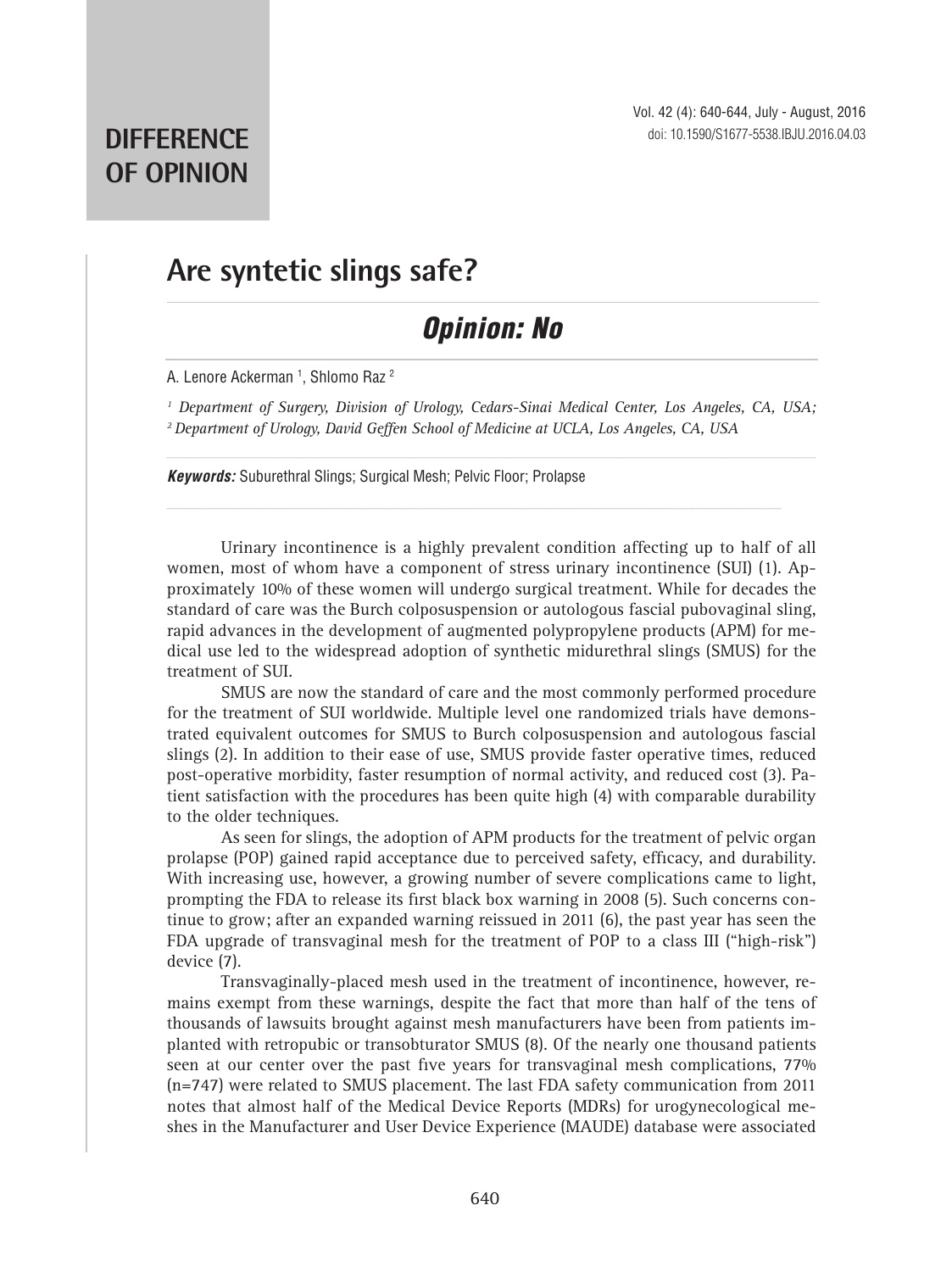with SUI repairs, stating that the "FDA continues to evaluate the effects of using surgical mesh for the treatment of SUI and will report about that usage at a later date" (6).

All procedures have potential complications; any time we take scalpel to skin, the conceivable outcomes range from success to death. Risk denotes the possible range of negative outcomes following an intervention, while benefit details the potential positive outcomes to the patient. In contrast, an assessment of safety and efficacy require an understanding not just of the frequency with which these risks and benefits occur, but of their severity. Both of these are lacking for SMUS.

Multiple studies have detailed a wide range of complications after SMUS placement; this report is not meant to be an inclusive description of all the potential complications associated with SMUS placement, but instead seeks to highlight some of the limitations in the dialogue regarding SMUS complications. The common complications of clinical significance after SMUS placement include vaginal mesh extrusion, vaginal scarring/ stenosis, urethral and bladder perforation, voiding dysfunction, de novo urgency and urge incontinence, recurrent infections, vaginal bleeding, dyspareunia, and chronic pain, which have been discussed in multiple comprehensive reviews (9) and studies (10). Instead, we will focus on a discussion of chronic pain as a representative example of this class of complications.

Chronic pain is probably one of the most neglected, yet prevalent complications after SMUS. Indeed, many studies only assessed pain at a single early time point in follow-up, frequently at 6 weeks after surgery. Those studies that did address chronic pain report incidences ranging from 0-31% (9); the highly variable methodologies and follow-up intervals make a comparison of these studies challenging. The Cochrane review reports an overall risk of chronic groin pain of 4.5% (2), but does not comprehensively address other sites of pain that can be affected after SMUS. It is also important to remember that the reported rates of success and adverse events frequently do not incorporate these types of complications at all. The continent patient with refractory, debilitating chronic pain developing more than one year after placement is typically considered a treatment success by multiple measures in the vast majority of

clinical trials. The treatment of these patients is challenging and frustrating for both the patient and provider. No recommendations or treatment algorithms exist to guide treatment; so, many women will attempt myriad treatments before finally seeking partial or complete mesh excision. Pain is one of the most common indications for mesh removal, particularly for transobturator slings (11, 12). Even with excision, approximately one-quarter of these patients will not improve or will even worsen (13), living with constant, debilitating pain.

Compelling evidence (9, 14) suggests that the numbers of complications from SMUS are underreported, due to variability in outcome assessment methodology, reporting biases, and lack of long-term follow-up. Despite this underestimation, Blaivas et al. (9) estimate that at least one in ten (15.3%) women undergoing placement of a SMUS will experience a serious adverse event or surgical failure. A recent 5-year trial of women undergoing SMUS for SUI reported a much higher number of almost 25% (10), suggesting serious complications after SMUS are not rare.

More importantly, our understanding of the severity of complications and their impact on patient quality of life is drastically limited. A wide range of complications, such as recurrent cystitis, voiding dysfunction, de novo urgency and urge incontinence, neurologic symptoms, and chronic pain, are frequently trivialized in prospective studies as short-lived or controllable with expectant management. These studies, however, lack any long-term follow-up or quantitative assessment to support such dismissive claims. In a qualitative assessment of women with vaginal mesh complications, Dunn et al. (15) describe the degraded emotional and physical health of patients with these types of complications, particularly chronic pain. These women describe significant shame, hopelessness, regret, frustration, and anxiety impacting their personal relationships, self-image, and personal and professional productivity. In support of their findings, our anecdotal experience with over 1500 patients presenting with transvaginal mesh complications underscores the physical and psychosocial toll and the treatment-refractory nature of these complications on a subset of these patients.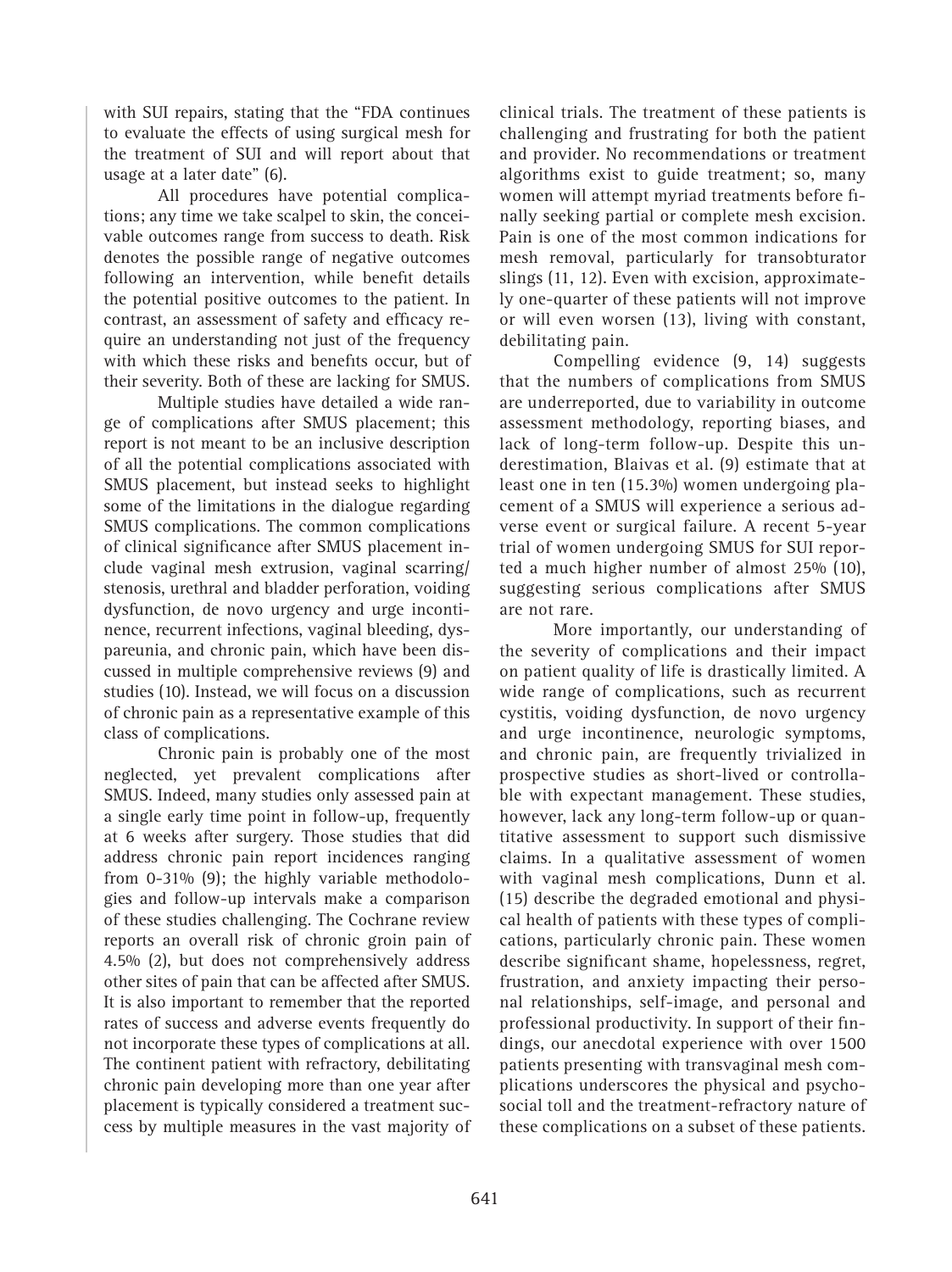The FDA states that "the safety and effectiveness of multi-incision slings is well-established in clinical trials that followed patients for up to 1 year" (6). Recent reports indicate that many of the refractory complications of SMUS do not present until years after placement. In a recent prospective trial (10), one-quarter of all women experienced significant adverse outcomes by five years after SMUS placement; almost 20% of all women who underwent SMUS were impacted by chronic pain. Multiple retrospective reviews reveal that the majority of these complications, especially pain, overwhelmingly develop more than a year after placement (11, 16). In our series of 747 women, 61% described refractory pain symptoms; of those, the average time to presentation was greater than three years after the initial surgery. Yet in the recent updated Cochrane review, only four of the 84 included trials addressed SMUS outcomes after one year (2), meaning that determinations regarding the safety of SMUS are being made using data with only months of follow-up, which may have limited clinical relevance.

The vast majority of commercially-available SMUS use polypropylene, a substance widely used in medical implants and surgical sutures with good tolerability (17). Despite this record, data increasingly suggest that there may be something unique to transvaginal surgery that alters the risk profile of mesh implants, resulting in greater risk of complications. The vagina cannot be completely sterilized by surgical preparation (18); thus, SMUS are placed through a contaminated field. While others have observed subclinical mesh infection in patients with chronic complications (19), our preliminary studies (20) have observed the enrichment in pathogenic bacterial species of SMUS in patients with chronic pain, while sling meshes removed for urinary retention lack this colonization. These patients also exhibit a macrophage- -predominant peri-mesh inflammation that again is lacking from patients with urinary retention. This correlation implicates contamination of the SMUS surface during placement in the etiology of chronic pain and explains the unique complications after transvaginal surgery.

The serious complications of transvaginal POP mesh are well recognized. Logically, it is difficult to accept that a similar composition mesh implanted a few centimeters distally would be completely insusceptible to these devastating complications. It is more plausible that the increased rates of complications with POP meshes over those seen for SMUS may reflect the larger amount of mesh. Lighter weight meshes are better tolerated than the older thicker grafts (19); thus SMUS may be better tolerated than POP mesh simply due to the smaller volume of mesh used.

As physicians, we must come back to the principal precepts of bioethics: autonomy, justice, beneficence, and non-maleficence. Non-maleficence, often popularized by the phrase "first, do no harm", purports it may be better not to do something if it risks causing more harm than good. Incontinence is a disease affecting quality of life; any treatment we prescribe should improve that quality. We must have the discussion as a discipline about whether even low incidences of severe, debilitating complications are reasonable for patients with a non-life-threatening illness, especially when equivalent, lower-risk alternatives exist.

The American Urogynecologic Society (AUGS) and the Society for Urodynamics, Female Pelvic medicine and Urogenital Reconstruction (SUFU), published a joint position statement supporting the continued use of SMUS for the treatment of SUI. This report does not intend to challenge those conclusions. We do not pursue a ban on the use of synthetic mesh for incontinence surgery; millions of patients have benefitted tremendously from its use. We seek only to highlight the limitations of our current knowledge and expand the debate regarding mesh-augmented procedures in SUI management. Even with conservative estimates, several percent of patients receiving SMUS may have devastating, irreversible complications that drastically alter their lives. We must consider whether the improvements in perioperative morbidity and recovery for SMUS over the older Burch colposuspension and autologous fascial sling procedures are justifiable in the face of these serious adverse events. If the answer is affirmative, our shaping of pre-operative expectations must reflect the seriousness of these possible poor outcomes.

While slings have been extensively studied over decades, we may not have been asking several vital questions defining long-term satisfaction, success, and adverse events. There is not as yet adequate data to address this knowledge gap; we must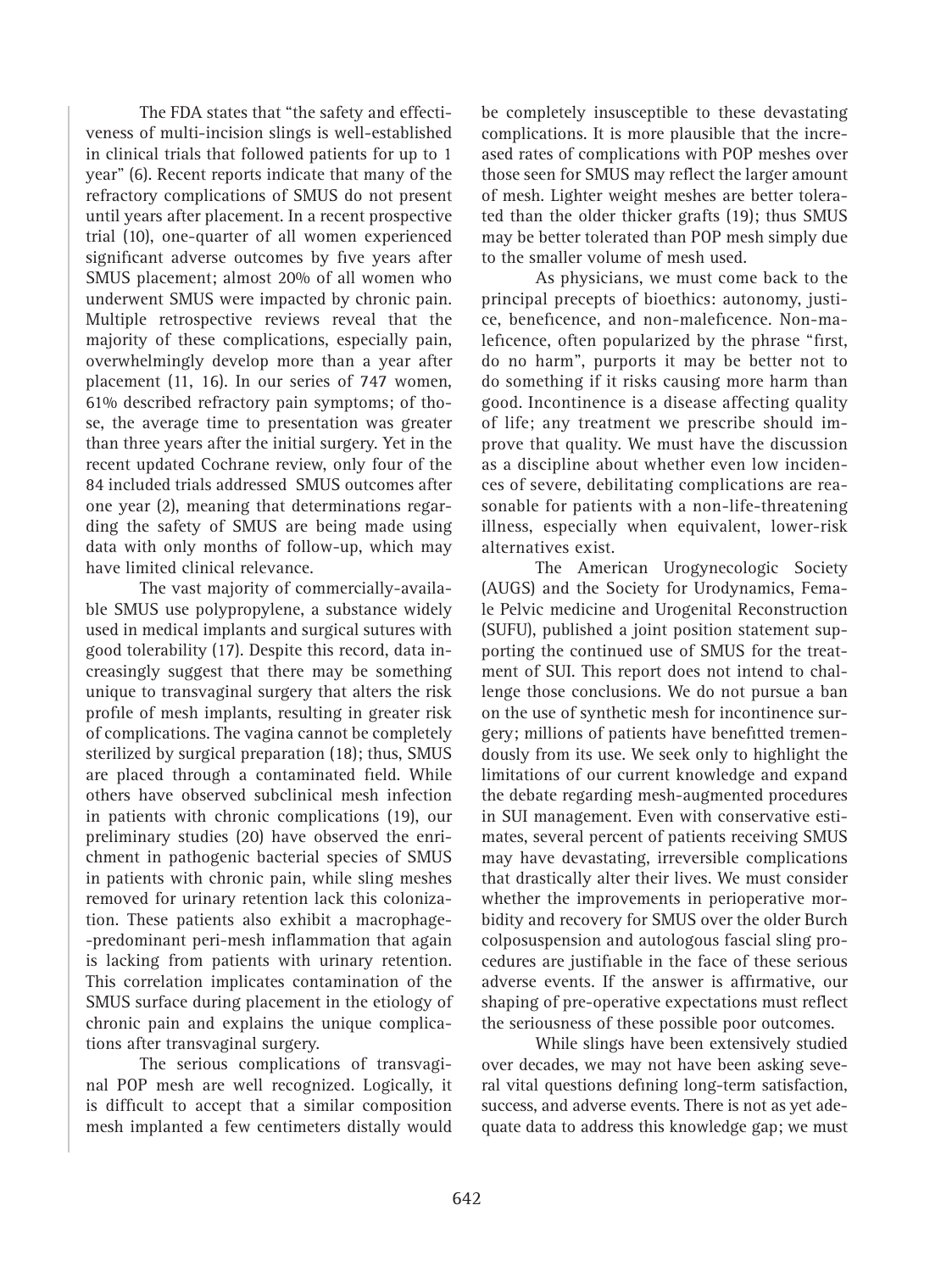perform long-term prospective studies to define the nature and severity of the range of complications following SMUS and determine how these newer techniques measure up against historical standards. Without complete data, we have allowed the scientific debate to be determined by the legal system, devolving medical practice into litigious mudslinging.

Perceived treatment failure on the part of the patient has less to do with objective or even subjective symptomatic improvement and more to do with the patient's expectations of outcomes. If we frame SMUS surgery as a quick fix for everyone with few side effects, we may continue to see a growing divide between physicians and patients and continue to contribute to the emotional and psychological devastation these patients experience.

It is hard to remember that there is a low risk of debilitating pelvic pain when you are the one affected. While slings may be effective for most patients, the past decade has seen the evolution of high-volume tertiary referral centers specializing in the treatment of mesh complications. Patients have self-organized into advocacy and support groups and have even created their own registries of complications; all of which suggests that the medical profession has failed to adequately address and acknowledge these patients' expe-

**REFERENCES**

- 1. Kane AR, Nager CW. Midurethral slings for stress urinary incontinence. Clin Obstet Gynecol. 2008;51:124-35.
- 2. Ford AA, Rogerson L, Cody JD, Ogah J. Mid-urethral sling operations for stress urinary incontinence in women. Cochrane Database Syst Rev. 2015;(7):CD006375.
- 3. Ogah J, Cody JD, Rogerson L. Minimally invasive synthetic suburethral sling operations for stress urinary incontinence in women. Cochrane Database Syst Rev. 2009;(4):CD006375.
- 4. Richter HE, Albo ME, Zyczynski HM, Kenton K, Norton PA, Sirls LT, et al. Urinary Incontinence Treatment Network. Retropubic versus transobturator midurethral slings for stress incontinence. N Engl J Med. 2010;362:2066-76.
- 5. FDA. FDA Public Health Notification: Serious complications associated with transvaginal placement of surgical mesh in repair of pelvic organ prolapse and stress urinary incontinence 2008 [FDA Public Health Notification]. Available from. http:// www.fda.gov/MedicalDevices/Safety/AlertsandNotices/ PublicHealthNotifications/ucm061976.htm

riences. As a community we must take this public outcry seriously, acknowledge our lack of insight into these complications, and pursue a deeper understanding of the pathophysiology of poor outcomes after SMUS.

Like all new technologies, the SMUS is not perfect. But it has been beneficial to large numbers of women, restoring their ability to function in society without incontinence. The recognition, comprehensive characterization, and deeper understanding of the many complications after SMUS could lead to the development of better, lower risk implants with better durability for all patients. We owe it to them.

## **Abbreviations**

- APM = Augmented Polypropylene Mesh
- AUGS = American Urogynecologic Society
- FDA = Food and Drug Administration
- MDR = Medical Device Reports

MAUDE = Manufacturer and User Device Experience

POP = Pelvic Organ Prolapse

SMUS = Synthetic Mid-Urethral Sling

SUFU = Society for Urodynamics, Female Pelvic Medicine and Urogenital Reconstruction

- SUI = Stress Urinary Incontinence
- 6. FDA. FDA Safety Communication: UPDATE on serious complications associated with transvaginal placement of surgical mesh for pelvic organ prolapse. 2011 [updated July 13, 2011. Available from: http://www.fda.gov/ MedicalDevices/Safety/AlertsandNotices/ucm262435.htm
- 7. FDA. FDA strengthens requirements for surgical mesh for the transvaginal repair of pelvic organ prolapse to address safety risks 2016 [Available from: http://www.fda.gov/NewsEvents/ Newsroom/PressAnnouncements/ucm479732.htm
- 8. Souders CP, Anger JT, Wood LN, Nassiri N, Warrior K, Eilber KS. The Influence of Mesh Litigation on Reporting in the Maude Database. Neurourology and urodynamics. 2016;35:S57-S.
- 9. Blaivas JG, Purohit RS, Benedon MS, Mekel G, Stern M, Billah M, et al. Safety considerations for synthetic sling surgery. Nat Rev Urol. 2015 Sep;12(9):481-509.
- 10. Ross S, Tang S, Eliasziw M, Lier D, Girard I, Brennand E, et al. Transobturator tape versus retropubic tension-free vaginal tape for stress urinary incontinence: 5-year safety and effectiveness outcomes following a randomised trial. Int Urogynecol J. 2016;27:879-86.